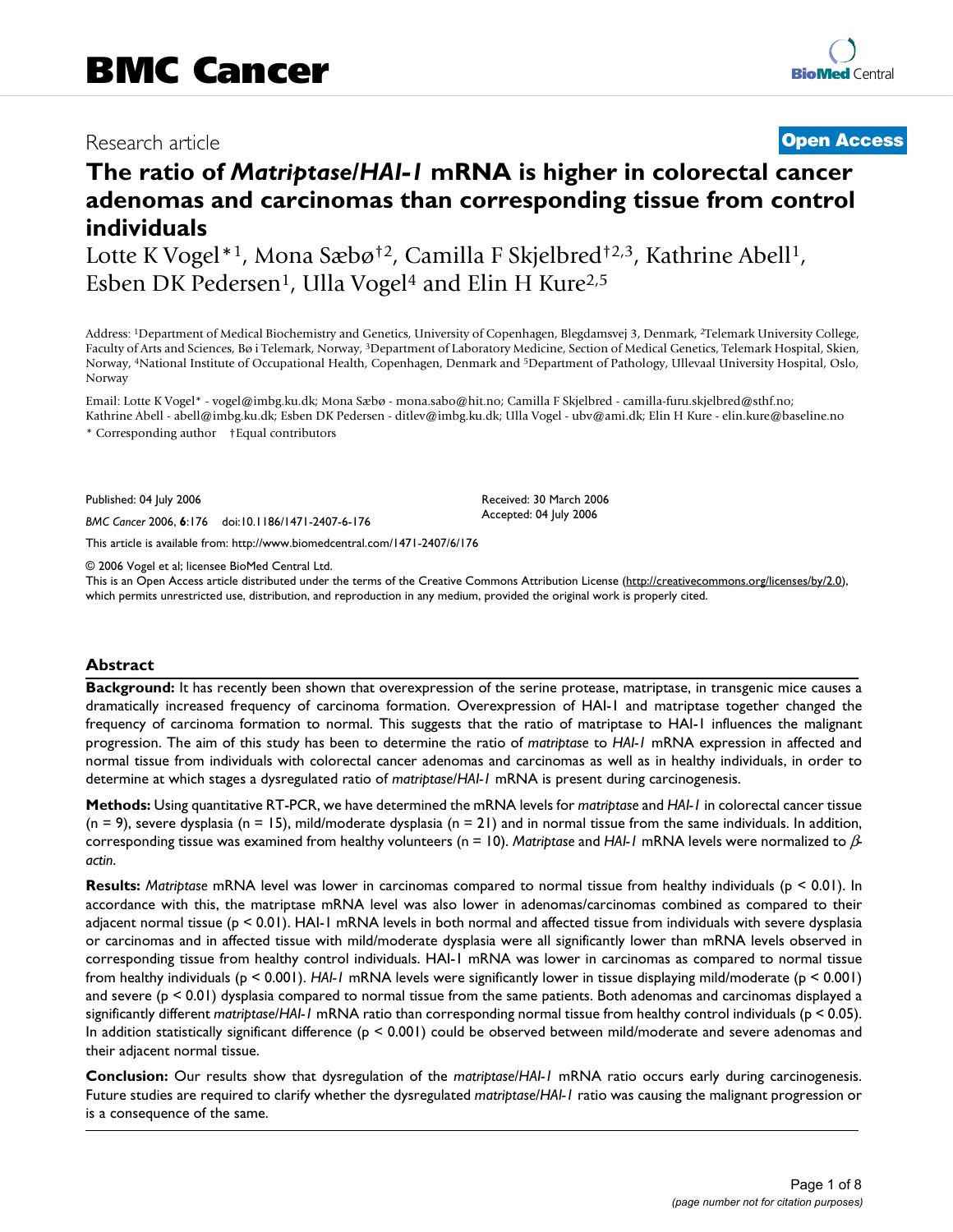# **Background**

Matriptase also known as MT-SP1, epithin, TADG-15 and SNC19, is the prototypic member of a recently identified matriptase subfamily of type II transmembrane serine proteases together with matriptase-2 and matriptase-3 [1- 7]. It has a multi-domain structure, including an aminoterminal cytoplasmic tail, a transmembrane region, a sperm protein, enterokinase, and agrin (SEA) domain, two complement subcomponents C1r/Cs, urchin embryonic growth factor and bone morphogenic protein (CUB) domain, four low density lipoprotein receptor class A repeats, and a carboxyl-terminal serine protease domain [1,2,4,8]. Matriptase is required for postnatal survival [9] and is essential for processing of pro-filaggrin which is important for epidermal differentiation [10]. Matriptase is co-expressed with its cognate inhibitor, hepatocyte growth factor activator inhibitor 1 (HAI-1) in many types of normal and malignant tissues of epithelial origin [11- 14]. HAI-1 is a type 1 integral membrane, Kunitz-type serine protease inhibitor [15] and contains two Kunitz domains and a low density lipoprotein receptor class A domain. *HAI-1* knock-out mice die during the embryonic development [16].

It has recently been shown that matriptase possesses a strong oncogenic potential since even a modest overexpression in the skin of transgenic mice caused 100% of the mice to develop tumors, 70% of which progressed into carcinomas [17]. Increased expression of HAI-1, completely negated the oncogenic effects of matriptase overexpression [17]. These data strongly suggest that a dysregulated ratio of matriptase to HAI-1 causes malignant transformation to occur at a high frequency whereas aberrant expression of matriptase or HAI-1 *per se* does not seem to be important.

Several studies suggest that matriptase is over-expressed in a wide variety of malignant tumors including prostate, ovarian, uterine, colon, epithelial-type mesothelioma and cervical cell carcinoma [4,12,18-22]. It has also been reported that HAI-1 is over-expressed in breast cancer [23]. However, none of these studies has focused on the ratio of matriptase/HAI-1 expression.

Prompted by the finding that a dysregulated ratio of matriptase to HAI-1 in mice results in tumor formation and carcinogenesis, we have analysed the ratio of matriptase/HAI-1 mRNA expression during colorectal cancer carcinogenesis in humans.

# **Methods**

# *Subject population*

The KAM cohort (Kolorektal cancer, Arv og Miljø) is based on the screening group of the Norwegian Colorectal Cancer Prevention study (The NORCCAP study) in the county of Telemark, Norway [24]. The ID number for the NORC-CAP study at Clinicaltrials.gov is [I NCT00119912] [25]. A total of 20,780 men and women, age distribution 50– 64 years, drawn randomly from the population registries in Oslo (urban) and the county of Telemark (mixed urban and rural) were invited to have a flexible sigmoidoscopy screening examination with or without (1:1) an additional faecal occult blood test (FOBT). 777 individuals were excluded according to exclusion criteria [26]. The KAM biobank currently consists of 170 colorectal cancer cases, 991 cases with adenomas, and 400 controls. Controls were defined as individuals with normal findings at the flexible sigmoidoscopy screening. The colorectal cancer cases of the KAM biobank consist of patients operated on at Telemark Hospital and Ulleval University Hospital in Oslo. The KAM study is approved by the Regional Ethical Committee and the Norwegian Data Inspectorate. In the present study we have analyzed cases with carcinomas  $(n = 9)$ , cases with adenomas  $(n = 36)$  and controls that were polyp free in the screened region of the colon  $(n =$ 10). From individuals with adenomas a sample of control tissue was collected 30 cm from anus. From patients with carcinomas, a sample of control tissue was taken from the surgically removed tissue, as far away from the tumor as possible. Control samples from healthy individuals were taken from individuals where no adenomas or carcinomas could be identified with flexible sigmoidoscopy. The histology of the adenomas was examined independently by two specialist histopathologists in order to determine the tumor stage as either mild/moderate  $(n = 21)$  or severe  $(n = 15)$ . They reached the same conclusion in all cases. The distribution of gender and age among cases with colonic carcinomas and adenomas and controls are shown in Table 1. One case with mild/moderate dysplasia showed no detectable mRNA for either β*-actin*, *matriptase* and *HAI-1* and was therefore excluded from the study. Individuals with dysplasia, who developed carcinomas and were treated at the same hospital, were registered.

# *RT-PCR*

Total RNA was purified from tissue as recommended by the manufacturers using Qiagen kit (AH diagnostics, Aarhus, Denmark). The tissue had been stored in liquid  $N<sub>2</sub>$  before RNA purification. RNA purification included a DNAse treatment. The cDNA synthesis was performed on approximately 200 ng RNA per 10 μl using Gold RT-RCR kit (Applied Biosystems, Nærum, Denmark). Quantitative RT-PCR was performed on ABI7500 sequence detection system (Applied Biosystems) in Universal Mastermix (Applied Biosystems) using 160/140 nM probe and 600/ 300 nM primers for *matriptase* and *HAI-1*, respectively. *Matriptase*: primers were matrip F, 5'GCGCTCCCTGAAGTCCTTT3'; matrip R 5'GTCCTGGGTCCTCTGTACTGTTTT3'; probe, matrip t 5'FAM-TCACCTCAGTGGTGGCTTTCCCCA-BHQ-1-3'.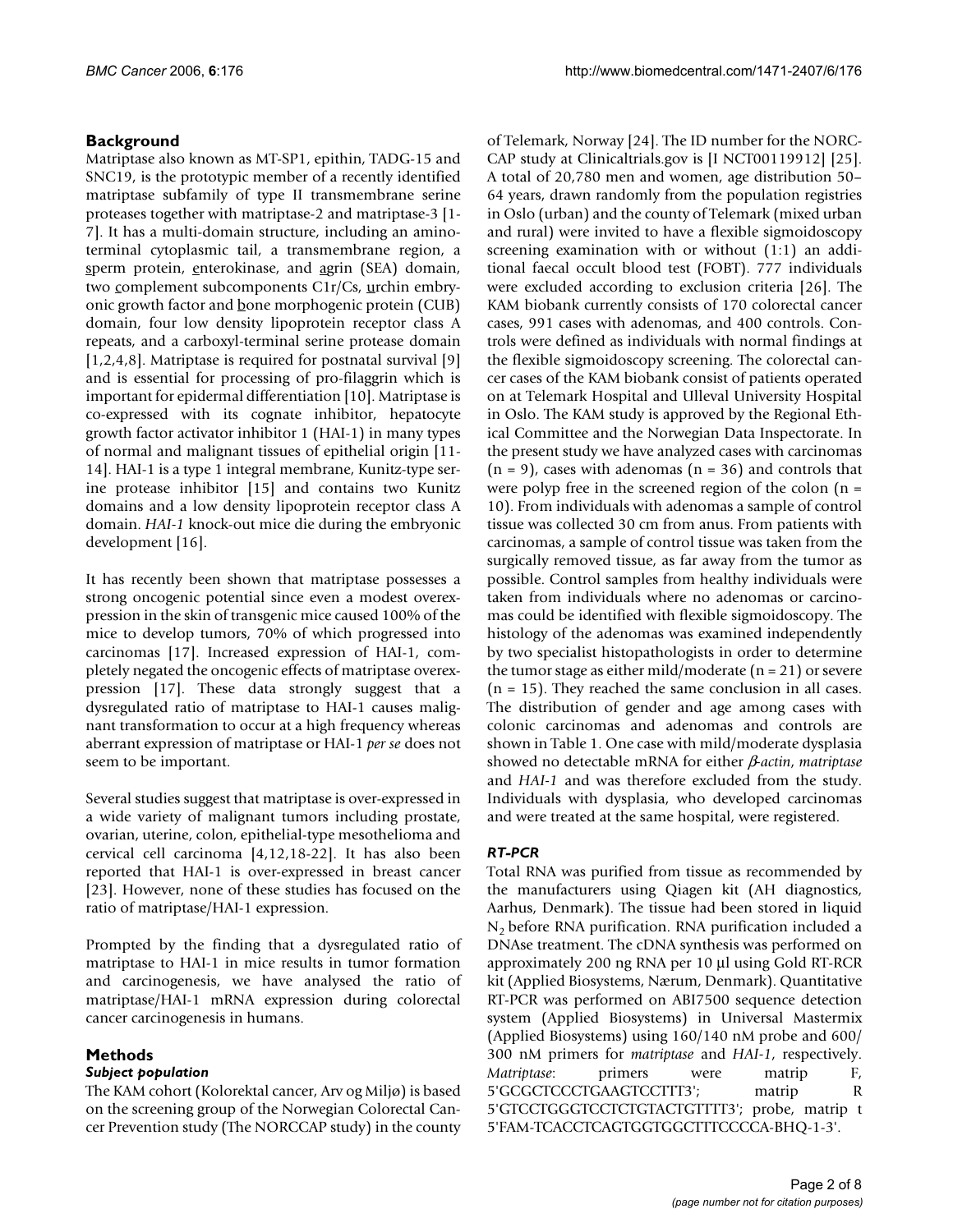|                              | Healthy        | Cases                   |                  |                 |
|------------------------------|----------------|-------------------------|------------------|-----------------|
|                              |                | Adenomas <sup>1</sup>   |                  | Carcinomas      |
|                              |                | Mild/moderate Dysplasia | Severe dysplasia |                 |
|                              | $(n = 10)$     | $(n = 20)$              | $(n = 15)$       | $(n = 9)$       |
| Men <sup>2</sup>             | 4              | 15                      | 13               |                 |
| Women <sup>2</sup>           | 6              |                         |                  |                 |
| Mean age $+$ SD <sup>3</sup> | $54.1 \pm 3.4$ | $59.1 \pm 3.1$          | $58.4 \pm 4.3$   | $61.67 \pm 9.1$ |

**Table 1: Characteristics of cases and healthy persons used in this study**

1The adenomas are divided in groups according to diagnosed degree of dysplasia (mild/moderate or severe).

<sup>2</sup>There were significantly more males in the group with severe dysplasia compared to the group of healthy individuals (p = 0.014). There was no significant difference in the number of males and females between the group of healthy individuals and the group with mild/medium dysplasia or between the group of healthy individuals and the group with carcinomas ( $\chi^2$  test).

<sup>3</sup>There are significant differences in age among the four groups of healthy and affected individuals at 95% confidence level. There is no significant difference in age between the three case groups (Mann-Whitney test).

*HAI-1*: primers were HAI 1 1532F 5'CGCGGCATCTCCAAGAAG3'; HAI 1 1651R 5'GAACACTGCGACAGCCATCTC3'; probe, HAI 1 1572T 5'FAM-AAATCCCCATTCCCAGCACAGGCTC-BHQ-1-3'.

The *HAI-1* primers detects both *HAI-1* and the splice variant *HAI-1B*. Primers were designed using Primer Express v2.0 Software. Primers were designed within different exons and with probes covering the exon-exon border to prevent amplification of genomic DNA. *18S rRNA* and β*actin* primers and probes were obtained from Applied Biosystems. *Matriptase* and *HAI-1* primers and probes were obtained from TAC Copenhagen. In a validation experiment using a control sample, a dilution series was produced and assayed for matriptase, HAI-1 and β-actin as described for the comparative  $C_t$  method [27]. When plotted it could be shown that the assays are quantitative over a range of 512-fold dilution for both *matriptase* and *HAI-1* and that the PCR reactions have similar efficiencies provided that a threshold of 0.2 is used for *matriptase* and β*actin* while the threshold was 0.025 for *HAI-1*. The threshold is a fixed fluorescence signal level above the baseline. The  $C_t$  value of a sample is determined as the fractional cycle number when the samples fluorescence signal exceeds the threshold. The threshold is thus assay specific, determined in the validation experiment and depends on the background of the individual assay. This implies that even though the amplification curves for *matriptase* and *HAI-1* were overlapping, indicating that the two genes had the same relative abundance, the normalised *HAI-1* mRNA level seemed higher due to the lower threshold used.

*Matriptase*, *HAI-1*, β*-actin* and *18S* were quantified separately in triplicates. The average standard deviation on triplicates was 6%. The standard deviation on repeated measurements of the same sample (the control) in separate experiments was 8% and 14% for *matriptase* and *HAI-*

*1* respectively, indicating the day-to-day variation of the assay. Independent PCR reactions of the same samples yielded a correlation coefficient of 0.88. Negative controls (where the RNA was not converted into cDNA) and positive controls were included in all sets. Essentially the same results were obtained whether the expression was normalised to β*-actin* or *18S* (correlation coefficient of 0.921).

### *Statistical analysis*

MiniTab Statistical Software, Release 13.1 Xtra (Minitab Inc.) and GraphPad Prism 4 were used for the statistic calculations. The data were not adjusted for sex since the incidence ratio of colorectal cancer between the genders is 1.1 in Norway [28].

#### **Results**

The mRNA levels of *matriptase* and *HAI-1* were measured in colon tissue samples from healthy control individuals  $(n = 10)$  and in healthy and affected tissue from individuals with mild/moderate dysplasia ( $n = 21$ ), with severe dysplasia ( $n = 15$ ) and with colorectal cancer ( $n = 9$ ) by real-time RT-PCR. We chose to normalise the mRNA levels of *matriptase* and *HAI-1* to the mRNA level of β*-actin*. Essentially identical results were obtained when normalized to *18S* rRNA (see material and methods). We found that *matriptase*, *HAI-1* and β*-actin* mRNA's are present with almost the same abundances (Fig. 1 and Table 2) within one order of magnitude. This shows that the mRNA's of matriptase and HAI-1 are relative abundant.

The range and the interquartile range of mRNA expression of *matriptase* and *HAI-1* normalised to β*-actin* are shown in Figure 1. The *matriptase* mRNA level tended to decrease with increasing tumor grade both in dysplastic and cancerous tissue as well as in normal tissue from the same individuals. When the matriptase mRNA level of healthy individuals was compared with colorectal cancer tissue, a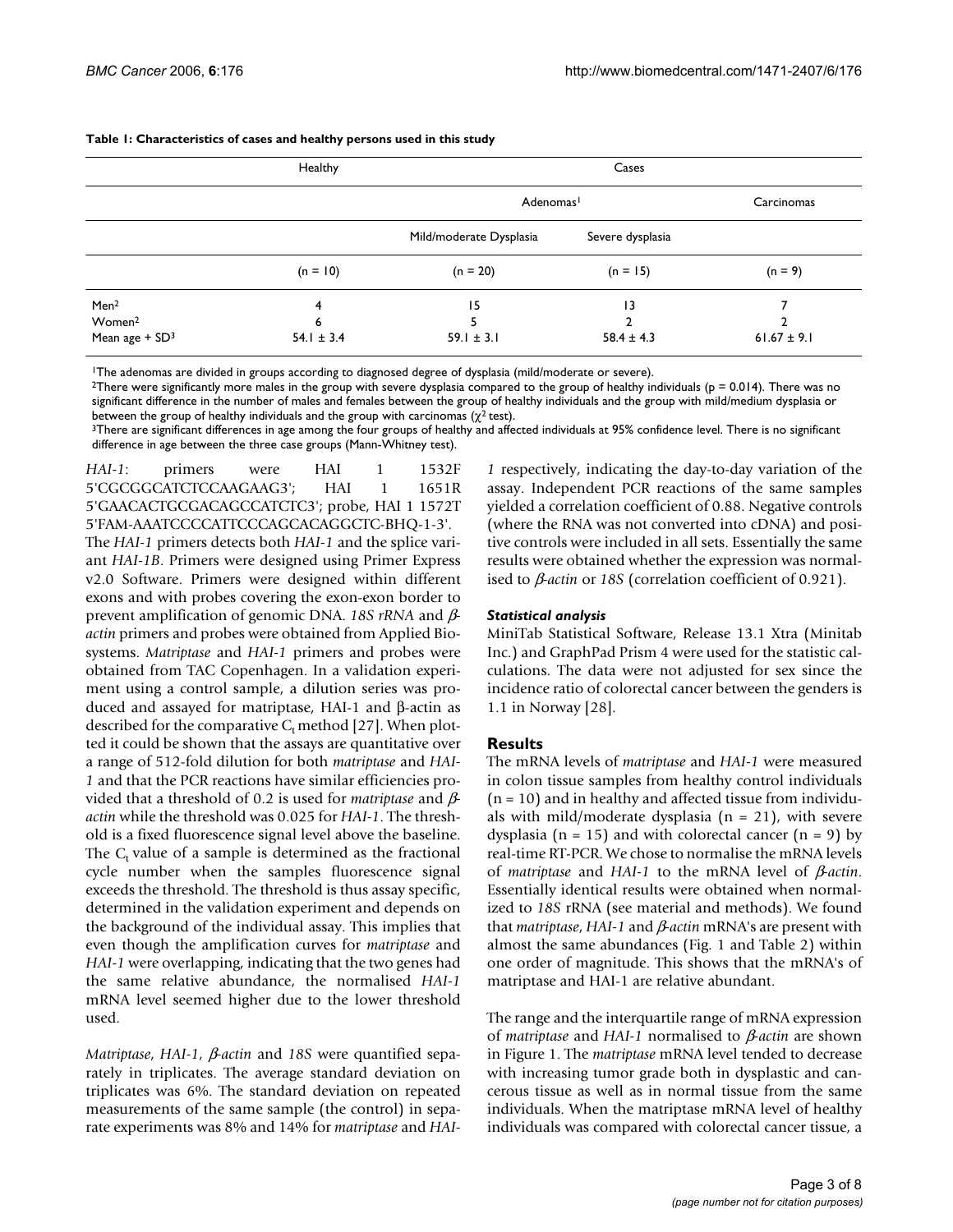

#### Figure I

**The mRNA expression of** *matriptase***,** *HAI-1* **and the ratios between** *matriptase***/***HAI-1* **mRNAs determined by real-time RT-PCR from healthy individuals (N), individuals with mild/moderate dysplasia (M/M), severe dysplasia (S) or carcinomas (C).** Both normal (open bars) and affected (hatched bars) tissue were examined from each individual. Both mRNA levels were normalized to the β*-actin* mRNA level. The box shows the interquartile range, the whiskers the range and the median is indicated by a vertical line.

statistically significant decrease ( $p < 0.01$ ) was observed (Table 2 and Fig. 1). Also the *matriptase* mRNA level of all adenomas and carcinomas combined were statistically significantly lower than the corresponding level in healthy tissue from the same individuals  $(p < 0.01)$  (Table 2).

*HAI-1* displayed a stronger general decrease in mRNA level with increasing tumor grade for both dysplastic and cancerous tissues as well as in normal tissue than *matriptase* (Fig. 1). A decrease of 65% was seen in carcinomas as compared to corresponding tissue in healthy control individuals. When comparing the expression level of *HAI-1* in dysplastic and cancerous tissue with corresponding tissue from healthy individuals, statistically significant lower expression was encountered ( $p < 0.001$ ) (Table 2) in all groups. There was also a statistically significant difference between normal tissue from healthy individuals and normal tissue from individuals with severe dysplasia and carcinomas ( $p < 0.05$ ). When comparing affected tissue, with normal tissue from the same individual, we found a statistically significant difference for individuals with mild/moderate dysplasia ( $p < 0.001$ ) and severe dysplasia ( $p < 0.01$ ). No statistically significant difference was seen in carcinoma tissue compared to unaffected tissue from the same person (Table 2). A comparison of all adenomas and carcinomas combined, with normal tissues from the same person also showed a statistically significant difference ( $p < 0.001$ ).

It has recently been shown that is was not the expression of matriptase *per se* but the ratio of matriptase/HAI-1 expression that determines the frequency of carcinoma formation in a mouse model [17]. We therefore investigated the ratio of *matriptase*/*HAI-1* mRNA expression during colorectal carcinogenesis (Figure 1 and Table 2). We found a statistically significant higher ratio of *matriptase*/ *HAI-1* mRNA levels in tissue with both mild/moderate dysplasia ( $p < 0.05$ ), severe dysplasia ( $p < 0.05$ ) and in carcinomas ( $p < 0.05$ ) when compared to corresponding tissue from healthy individuals. When compared to the ratio of *matriptase*/*HAI-1* mRNA in normal tissue from the same individual there was a statistically significant difference for mild/moderate dysplasia ( $p < 0.001$ ), for severe dysplasia (p < 0.001) and for all adenomas and carcinomas combined ( $p < 0.001$ ). No statistically significant difference was seen in carcinoma tissue compared to unaffected tissue from the same person (Table 2). Thus more unopposed matriptase is present in dysplastic and cancerous tissue than in corresponding tissue from healthy control individuals.

Four individuals with either mild/moderate and/or severe dysplasia later developed colorectal cancer during followup. The *matriptase*/*HAI-1* mRNA levels in the tissue displaying dysplasia of these individuals are shown in Table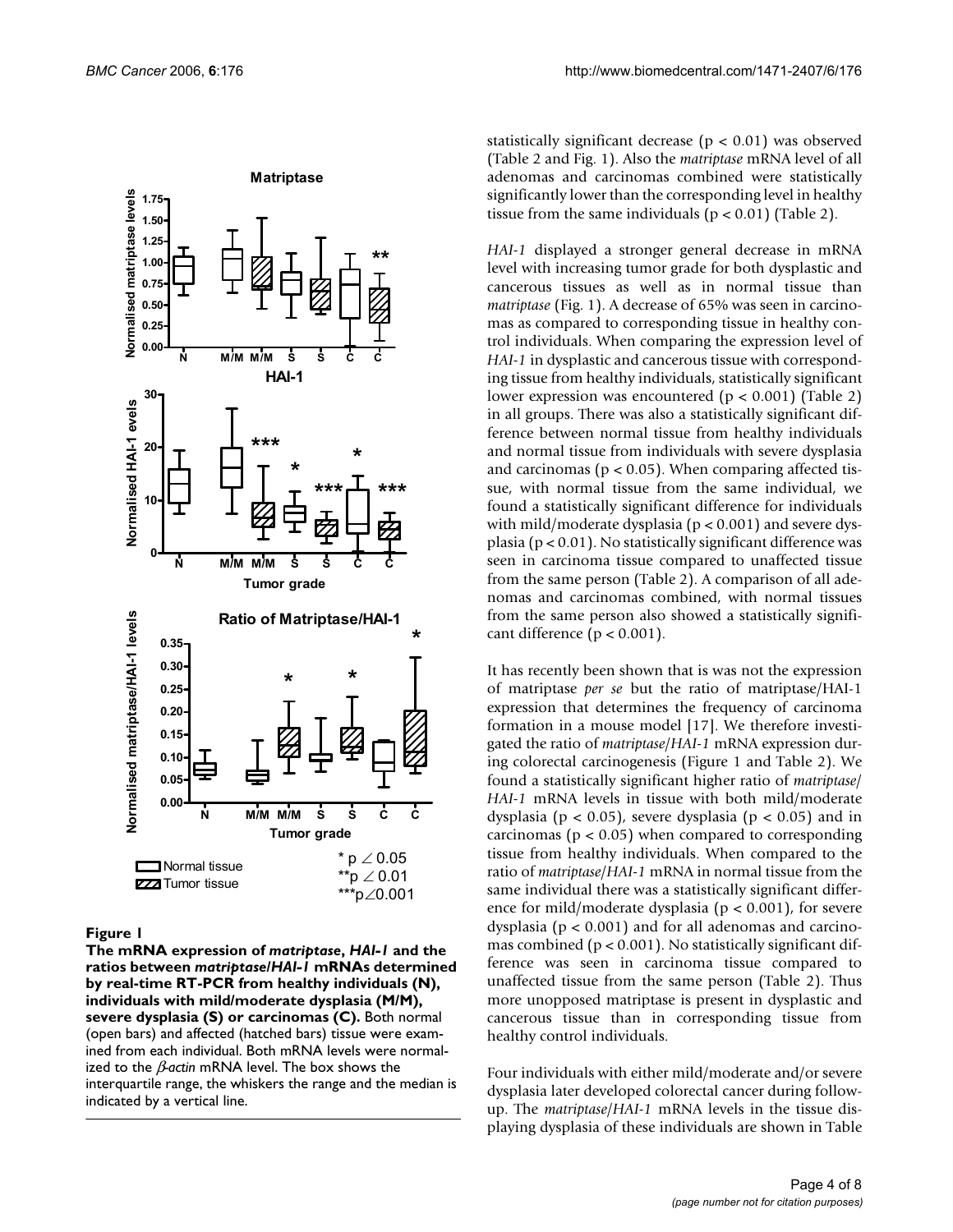| Variable                       | mRNA level in normal<br>tissue Mean (SD) | Pa        | mRNA level in<br>adenomas/carcinomas<br>Mean (SD) | Pa        | Pb        |
|--------------------------------|------------------------------------------|-----------|---------------------------------------------------|-----------|-----------|
| <b>Matriptase</b>              |                                          |           |                                                   |           |           |
| Healthy people                 | 0.93(0.18)                               |           |                                                   |           |           |
| Mild/moderate                  | 1.02(0.23)                               | <b>NS</b> | 0.86(0.31)                                        | <b>NS</b> | <b>NS</b> |
| Severe                         | 0.74(0.22)                               | <b>NS</b> | 0.66(0.24)                                        | <b>NS</b> | <b>NS</b> |
| Carcinoma                      | 0.66(0.36)                               | <b>NS</b> | 0.49(0.25)                                        | < 0.01    | <b>NS</b> |
| All adenomas and<br>carcinomas | 0.85(0.29)                               | <b>ND</b> | 0.72(0.31)                                        | <b>ND</b> | < 0.01    |
| HAI-I                          |                                          |           |                                                   |           |           |
| Healthy people                 | 12.84(3.70)                              |           |                                                   |           |           |
| Mild/moderate                  | 16.35(5.22)                              | <b>NS</b> | 7.35(3.67)                                        | < 0.001   | < 0.001   |
| Severe                         | 7.55(2.12)                               | < 0.05    | 4.93 (1.83)                                       | < 0.001   | < 0.01    |
| Carcinoma                      | 7.17(4.79)                               | < 0.05    | 4.26(2.25)                                        | < 0.001   | NS        |
| All adenomas and<br>carcinomas | 11.47(6.23)                              | <b>ND</b> | 5.89(3.14)                                        | <b>ND</b> | < 0.001   |
| Matriptase/HAI-I<br>ratio      |                                          |           |                                                   |           |           |
| Healthy people                 | 0.076(0.018)                             |           |                                                   |           |           |
| Mild/moderate                  | 0.067(0.024)                             | <b>NS</b> | 0.132(0.044)                                      | < 0.05    | < 0.001   |
| Severe                         | 0.102 0.027                              | <b>NS</b> | 0.142(0.044)                                      | < 0.05    | < 0.001   |
| Carcinoma                      | 0.095(0.036)                             | <b>NS</b> | 0.144(0.084)                                      | < 0.05    | <b>NS</b> |
| All adenomas and<br>carcinomas | 0.085(0.032)                             | <b>ND</b> | 0.138(0.053)                                      | <b>ND</b> | < 0.001   |

**Table 2:** *Matriptase* **and** *HAI-1* **mRNA levels in normal and affected tissues. The mRNA levels were normalised to** β**-actin mRNA levels.**

NS = not significant, ND = not determined

a) p value for the comparison to the expression levels in healthy persons using a one-way ANOVA and Tukey's post test for paired comparisons.

b) p value for the comparison of the expression levels in normal and affected tissue from the same person using a paired T-test

3. These individuals did not have higher *matriptase*/*HAI-1* ratios than the average in their group.

# **Discussion**

In the present study we have determined the mRNA levels of *matriptase* and *HAI-1* during colorectal cancer carcinogenesis. It has previously been shown that there is a good correlation between mRNA levels and protein levels for matriptase [12,18,20] and HAI-1 [12].

It has previously been described that matriptase is up-regulated in various human carcinomas by factors of 5–600 [4,12,14,18,19,22,29] and in prostatic tissue with a modest up-regulation [21]. This is in contrast to the present study where we observe a modest but significant 30% down-regulation of *matriptase* mRNA in carcinomas compared to corresponding tissue in healthy individuals. In a very recent study it was reported that *matriptase* mRNA is down-regulated in both gastric and colorectal cancer as compared to adjacent normal tissue [30]. This is in agreement with our observations as the *matriptase* mRNA level tended to decrease with increasing tumor grade.

**Table 3: The** *matriptase***/***HAI-1* **ratio of individuals with mild/moderate or severe dysplasia who later developed carcinomas. The mRNA levels were normalised to** β**-actin mRNA levels.**

|            | Matriptase/HAI-1 ratio |              |  |  |
|------------|------------------------|--------------|--|--|
| KAM ID no. | Mild/moderate          | Severe       |  |  |
| 278        | 0.124                  | 0.100        |  |  |
| 344        |                        | 0.115        |  |  |
| 803        |                        | 0.121        |  |  |
| 193        | 0.146                  |              |  |  |
| Mean (SD)* | 0.132(0.044)           | 0.142(0.044) |  |  |

\*Mean (SD) of their group also listed in Table 2.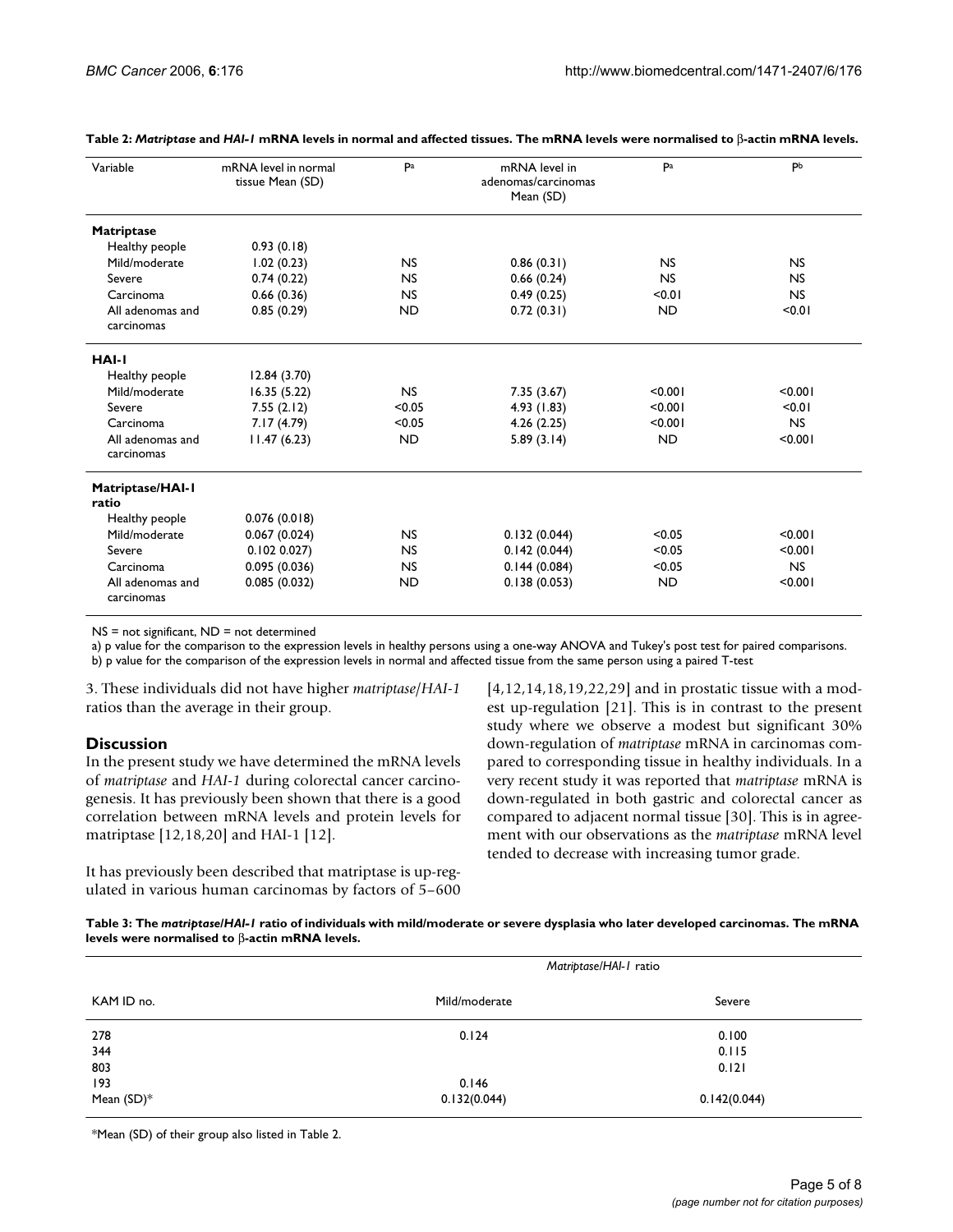Since it was recently shown that in mice it is not the matriptase expression *per se*, but the amount of HAI-1 unopposed matriptase that determined the frequency of malignant transformation [17] we also examined the expression of *HAI-1* mRNA. We found a significant decrease of *HAI-1* mRNA in tissue with mild/moderate dysplasia and in affected and normal tissue from individuals with severe dysplasia and carcinomas as compared to corresponding tissue from healthy control individuals. A *HAI-1* down regulation has previously been described in renal cell carcinomas as compared to corresponding normal tissue from control individuals [31]. Recently it was also shown that *HAI-1* mRNA level is down-regulated in gastric and colorectal cancer as compared to adjacent normal tissue [30]. This agrees well with our findings as also the *HAI-1* mRNA level tended to decrease with increasing tumor grade.

When examining the ratio of *matriptase* to *HAI-1* mRNA a significant altered ratio was found in affected tissue displaying mild/moderate dysplasia, severe dysplasia and in carcinomas as compared to corresponding tissue from control individuals. This means that more HAI-1 unopposed matriptase is present in in dysplastic and cancerous tissue, which in a mouse model has been shown to give a increased frequency of malignant transformation [17]. We did not observe any statistically significant differences between normal tissue from healthy individuals and unaffected tissue from individuals with adenomas or carcinomas, although *HAI-1* mRNA level was statistically significantly lower in normal tissue from individuals with severe dysplasia and carcinomas compared to the level found in healthy persons. A larger number of cases should be studied in order to determine whether the *matriptase*/ *HAI-1* ratio is dysregulated in unaffected tissue from individuals with severe dysplasia and carcinomas. In agreement with our study it was recently reported that the *matriptase* /*HAI-1* mRNA ratio is not significantly different in colorectal cancer compared to adjacent normal tissue [30].

Collectively, this suggests that the dysregulated ratio between matriptase and HAI-1 can arise either by up regulation of the matriptase expression or by down regulation of the HAI-1 expression, or by a combination of the two depending on the type of cancer. Our data further suggest that the disturbance of the matriptase/HAI-1 ratio is an early event in colorectal cancer carcinogenesis as it is already present in tissue displaying mild/moderate dysplasia and that the dysregulation is maintained during all stages of malignant progression. It is interesting to note that even though both *matriptase* and *HAI-1* is down regulated in colorectal cancer, a similar down regulation takes place in the adjacent normal tissue resulting in an unchanged *matriptase*/*HAI-1* mRNA ratio.

It is at present unclear how a dysregulated matriptase/ HAI-1 ratio is connected to carcinogenesis as the biological function of matriptase is not well understood. It is known that matriptase is essential for processing of profilaggrin [10], but this is unlikely to be connected to its role during carcinogenesis. It is also known that matriptase can activate pro-urokinase, protease-activator receptor-2 and hepatocyte growth factor [8,32]. Whether this is important for the ability of unopposed matriptase to cause carcinomas is not clear [17].

The acquisition of the ability to invade surrounding tissue is a key event in carcinogenesis. Proteases are believed to play a crucial role in this process since dissolution of the extracellular matrix is a prerequisite for invasive growth and metastatic spread of tumor cells. Matriptase is possibly involved in this as the serine protease is expressed by the tumor cells themselves and CVS-3983, a matriptase inhibitor, has been developed and shown to retard tumor growth in a human prostate cancer xenograft model [33]. HAI-1 may play an importent role as it has been shown that HAI-1 at the invasive front of colorectal adenocarcinomas is most often in a mature, membrane-bound form, whereas ectodomain shedding is common in the rest of the tumor [34].

Interestingly, it was shown that even a modest dysregulated matriptase expression strongly potentiates chemical carcinogenesis in mice [17]. It was shown that matriptase induced spontaneous carcinoma formation that occurs independently of ras mutations, whereas carcinogeninduced tumors often are accompanied by H-ras or K-ras mutations. The dysregulated matriptase/HAI-1 ratio observed in mild/moderate and severe dysplasia may promote carcinogenesis by potentiating chemical carcinogenesis, and may thus be one of the underlying reasons why polyps transform into carcinomas.

Our results have shown that the abundance of the *matriptase* and *HAI-1* mRNA are similar to each other and to that of β*-actin* within one order of magnitude. However, it has previously been shown that matriptase protein is present in very low levels in both normal and malignant epithelium (2–24 ng matriptase pr mg detergent-extractable protein) [12]. Likewise HAI-1 is not an abundant protein in mouse intestine (Vogel., L.K unpublished results). This may indicate that these proteins have a short half-life compared to β*-actin* or that the translation frequency of the mRNAs is low. Indeed the half life of HAI-1 when recombinantly expressed in MDCK cells is in the range of a 1.5 hour (Godiksen, S. and Vogel, L.K., unpublished data).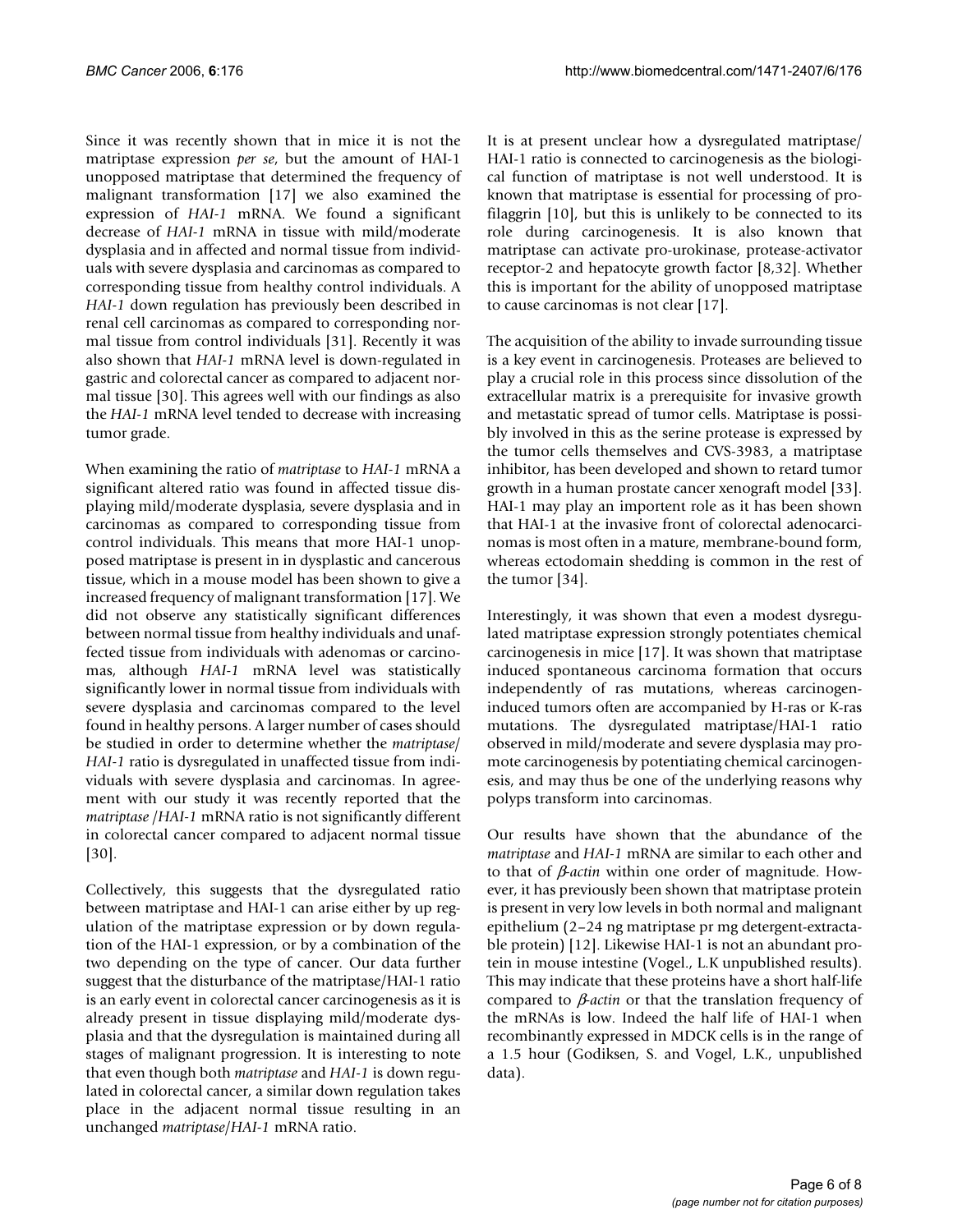# **Conclusion**

In conclusion, our study shows that dysregulation of the *matriptase*/*HAI-1* mRNA ratio as compared to the corresponding tissue in healthy control individuals, is an early event in colorectal cancer carcinogenesis that is maintained during all stages of malignant progression. Future studies are required to clarify whether the dysregulated *matriptase*/*HAI-1* ratio was causing the malignant progression or is a consequence of the same.

#### **Competing interests**

The author(s) declare that they have no competing interests.

#### **Authors' contributions**

LV and UV conceived the idea of the study. EHK designed the cohort and collected the samples. MS and CFS extracted the RNA, carried out the cDNA synthesis and performed most of the statistical calculations. UV and LV designed and validated primers and probes. LV carried out the RT-PCR and drafted the manuscript. KA and EDKP helped writing the manuscript. All authors helped interpret the results, writing the manuscript and read and approved the final version.

#### **Acknowledgements**

We thank Anne Karin Jensen for kind technical help and assistance.

This work was supported by The Norwegian Cancer Society (Grant numbers 51024/001 and E01-0851001), Telemark University College (Grant number 22069) and the Norwegian Colorectal Cancer Prevention (NORC-CAP) study (Grants from the Norwegian Cancer Society and the Department of Health and Social Affairs) and with the aid of EXTRA funds from the Norwegian Foundation for Health and Rehabilitation (2001/2/0110), the Danish Medical Research Council (grant no 22-04-0467), Danish Research Council (grant no 2052-030016), The Illum Foundation, The Etatsråd Georg Bestle and Wife's Foundation, The Aase and Ejner Danielsens Foundation, the Danish Cancer Research Foundation, The Groser Sven Hansen and wife Ina Hansens Foundation

#### **References**

- Kim MG, Chen C, Lyu MS, Cho EG, Park D, Kozak C, Schwartz RH: **[Cloning and chromosomal mapping of a gene isolated from](http://www.ncbi.nlm.nih.gov/entrez/query.fcgi?cmd=Retrieve&db=PubMed&dopt=Abstract&list_uids=10199918) thymic stromal cells encoding a new mouse type II membrane serine protease, epithin, containing four LDL receptor [modules and two CUB domains.](http://www.ncbi.nlm.nih.gov/entrez/query.fcgi?cmd=Retrieve&db=PubMed&dopt=Abstract&list_uids=10199918)** *Immunogenetics* 1999, **49:**420-428.
- Lin CY, Anders J, Johnson M, Sang QA, Dickson RB: [Molecular clon](http://www.ncbi.nlm.nih.gov/entrez/query.fcgi?cmd=Retrieve&db=PubMed&dopt=Abstract&list_uids=10373424)**[ing of cDNA for matriptase, a matrix-degrading serine pro](http://www.ncbi.nlm.nih.gov/entrez/query.fcgi?cmd=Retrieve&db=PubMed&dopt=Abstract&list_uids=10373424)**[tease with trypsin-like activity.](http://www.ncbi.nlm.nih.gov/entrez/query.fcgi?cmd=Retrieve&db=PubMed&dopt=Abstract&list_uids=10373424) **274:**18231-18236.
- 3. Takeuchi T, Shuman MA, Craik CS: **[Reverse biochemistry: use of](http://www.ncbi.nlm.nih.gov/entrez/query.fcgi?cmd=Retrieve&db=PubMed&dopt=Abstract&list_uids=10500122) [macromolecular protease inhibitors to dissect complex bio](http://www.ncbi.nlm.nih.gov/entrez/query.fcgi?cmd=Retrieve&db=PubMed&dopt=Abstract&list_uids=10500122)logical processes and identify a membrane-type serine pro[tease in epithelial cancer and normal tissue.](http://www.ncbi.nlm.nih.gov/entrez/query.fcgi?cmd=Retrieve&db=PubMed&dopt=Abstract&list_uids=10500122)** *Proc Natl Acad Sci U S A* 1999, **96:**11054-11061.
- Tanimoto H, Underwood LJ, Wang YX, Shigemasa K, Parmley TH, O'Brien TJ: **[Ovarian tumor cells express a transmembrane](http://www.ncbi.nlm.nih.gov/entrez/query.fcgi?cmd=Retrieve&db=PubMed&dopt=Abstract&list_uids=11125283) [serine protease: A potential candidate for early diagnosis](http://www.ncbi.nlm.nih.gov/entrez/query.fcgi?cmd=Retrieve&db=PubMed&dopt=Abstract&list_uids=11125283) [and therapeutic intervention.](http://www.ncbi.nlm.nih.gov/entrez/query.fcgi?cmd=Retrieve&db=PubMed&dopt=Abstract&list_uids=11125283)** *Tumor Biology* 2001, **22:**104-114.
- 5. Velasco G, Cal S, Quesada V, Sanchez LM, Lopez-Otin C: **Matriptase-2, a membrane-bound mosaic serine proteinase [predominantly expressed in human liver and showing](http://www.ncbi.nlm.nih.gov/entrez/query.fcgi?cmd=Retrieve&db=PubMed&dopt=Abstract&list_uids=12149247)**

**[degrading activity against extracellular matrix proteins.](http://www.ncbi.nlm.nih.gov/entrez/query.fcgi?cmd=Retrieve&db=PubMed&dopt=Abstract&list_uids=12149247)** *J Biol Chem* 2002, **277:**37637-37646.

- 6. Hooper JD, Campagnolo L, Goodarzi G, Truong TN, Stuhlmann H, Quigley JP: **[Mouse matriptase-2: identification, characteriza](http://www.ncbi.nlm.nih.gov/entrez/query.fcgi?cmd=Retrieve&db=PubMed&dopt=Abstract&list_uids=12744720)[tion and comparative mRNA expression analysis with mouse](http://www.ncbi.nlm.nih.gov/entrez/query.fcgi?cmd=Retrieve&db=PubMed&dopt=Abstract&list_uids=12744720) [hepsin in adult and embryonic tissues.](http://www.ncbi.nlm.nih.gov/entrez/query.fcgi?cmd=Retrieve&db=PubMed&dopt=Abstract&list_uids=12744720)** *Biochem J* 2003, **373:**689-702.
- Szabo R, Netzel-Arnett S, Hobson JP, Antalis TM, Bugge TH: **Matriptase-3 is a novel, evolutionarily conserved matriptase/ MT-SP1 homologue that encodes a functional type II transmembrane serine protease with conserved expression in mice and humans.** *Thrombosis and Haemostasis* 2005, **93:**A17-A17.
- 8. Takeuchi T, Harris JL, Huang W, Yan KW, Coughlin SR, Craik CS: **[Cellular localization of membrane-type serine protease 1](http://www.ncbi.nlm.nih.gov/entrez/query.fcgi?cmd=Retrieve&db=PubMed&dopt=Abstract&list_uids=10831593) and identification of protease-activated receptor-2 and single-chain urokinase-type plasminogen activator as sub[strates.](http://www.ncbi.nlm.nih.gov/entrez/query.fcgi?cmd=Retrieve&db=PubMed&dopt=Abstract&list_uids=10831593)** *J Biol Chem* 2000, **275:**26333-26342.
- 9. List K, Haudenschild CC, Szabo R, Chen W, Wahl SM, Swaim W, Engelholm LH, Behrendt N, Bugge TH: **[Matriptase/MT-SP1 is](http://www.ncbi.nlm.nih.gov/entrez/query.fcgi?cmd=Retrieve&db=PubMed&dopt=Abstract&list_uids=12032844) [required for postnatal survival, epidermal barrier function,](http://www.ncbi.nlm.nih.gov/entrez/query.fcgi?cmd=Retrieve&db=PubMed&dopt=Abstract&list_uids=12032844) [hair follicle development, and thymic homeostasis.](http://www.ncbi.nlm.nih.gov/entrez/query.fcgi?cmd=Retrieve&db=PubMed&dopt=Abstract&list_uids=12032844)** *Oncogene* 2002, **21:**3765-3779.
- 10. List K, Szabo R, Wertz PW, Segre J, Haudenschild CC, Kim SY, Bugge TH: **[Loss of proteolytically processed filaggrin caused by epi](http://www.ncbi.nlm.nih.gov/entrez/query.fcgi?cmd=Retrieve&db=PubMed&dopt=Abstract&list_uids=14638864)[dermal deletion of Matriptase/MT-SP1.](http://www.ncbi.nlm.nih.gov/entrez/query.fcgi?cmd=Retrieve&db=PubMed&dopt=Abstract&list_uids=14638864)** *J Cell Biol* 2003, **163:**901-910.
- 11. Benaud C, Oberst M, Hobson JP, Spiegel S, Dickson RB, Lin CY: **[Sphingosine 1-phosphate, present in serum-derived lipopro](http://www.ncbi.nlm.nih.gov/entrez/query.fcgi?cmd=Retrieve&db=PubMed&dopt=Abstract&list_uids=11792696)[teins, activates matriptase.](http://www.ncbi.nlm.nih.gov/entrez/query.fcgi?cmd=Retrieve&db=PubMed&dopt=Abstract&list_uids=11792696)** *J Biol Chem* 2002, **277:**10539-10546.
- 12. Oberst M, Anders J, Xie B, Singh B, Ossandon M, Johnson M, Dickson RB, Lin CY: **[Matriptase and HAI-1 are expressed by normal](http://www.ncbi.nlm.nih.gov/entrez/query.fcgi?cmd=Retrieve&db=PubMed&dopt=Abstract&list_uids=11290548) [and malignant epithelial cells in vitro and in vivo.](http://www.ncbi.nlm.nih.gov/entrez/query.fcgi?cmd=Retrieve&db=PubMed&dopt=Abstract&list_uids=11290548)** *Am J Pathol* 2001, **158:**1301-1311.
- 13. Oberst MD, Johnson MD, Dickson RB, Lin CY, Singh B, Stewart M, Williams A, al Nafussi A, Smyth JF, Gabra H, Sellar GC: **[Expression](http://www.ncbi.nlm.nih.gov/entrez/query.fcgi?cmd=Retrieve&db=PubMed&dopt=Abstract&list_uids=11948120) [of the serine protease matriptase and its inhibitor HAI-1 in](http://www.ncbi.nlm.nih.gov/entrez/query.fcgi?cmd=Retrieve&db=PubMed&dopt=Abstract&list_uids=11948120) epithelial ovarian cancer: correlation with clinical outcome [and tumor clinicopathological parameters.](http://www.ncbi.nlm.nih.gov/entrez/query.fcgi?cmd=Retrieve&db=PubMed&dopt=Abstract&list_uids=11948120)** *Clin Cancer Res* 2002, **8:**1101-1107.
- Kang JY, Dolled-Filhart M, Ocal IT, Singh B, Lin CY, Dickson RB, Rimm DL, Camp RL: **[Tissue microarray analysis of hepatocyte](http://www.ncbi.nlm.nih.gov/entrez/query.fcgi?cmd=Retrieve&db=PubMed&dopt=Abstract&list_uids=12615728) [growth factor/Met pathway components reveals a role for](http://www.ncbi.nlm.nih.gov/entrez/query.fcgi?cmd=Retrieve&db=PubMed&dopt=Abstract&list_uids=12615728) Met, matriptase, and hepatocyte growth factor activator inhibitor 1 in the progression of node-negative breast can[cer.](http://www.ncbi.nlm.nih.gov/entrez/query.fcgi?cmd=Retrieve&db=PubMed&dopt=Abstract&list_uids=12615728)** *Cancer Res* 2003, **63:**1101-1105.
- 15. Shimomura T, Denda K, Kitamura A, Kawaguchi T, Kito M, Kondo J, Kagaya S, Qin L, Takata H, Miyazawa K, Kitamura N: **[Hepatocyte](http://www.ncbi.nlm.nih.gov/entrez/query.fcgi?cmd=Retrieve&db=PubMed&dopt=Abstract&list_uids=9045658) [growth factor activator inhibitor, a novel Kunitz-type serine](http://www.ncbi.nlm.nih.gov/entrez/query.fcgi?cmd=Retrieve&db=PubMed&dopt=Abstract&list_uids=9045658) [protease inhibitor.](http://www.ncbi.nlm.nih.gov/entrez/query.fcgi?cmd=Retrieve&db=PubMed&dopt=Abstract&list_uids=9045658)** *J Biol Chem* 1997, **272:**6370-6376.
- 16. Tanaka H, Nagaike K, Takeda N, Itoh H, Kohama K, Fukushima T, Miyata S, Uchiyama S, Uchinokura S, Shimomura T, Miyazawa K, Kitamura N, Yamada G, Kataoka H: **Hepatocyte growth factor activator inhibitor type 1 (HAI-1) is required for branching morphogenesis in the chorioallantoic placenta.** *Molecular and Cellular Biology* 2005, **25:**5687-5698.
- 17. List K, Szabo R, Molinolo A, Sriuranpong V, Redeye V, Murdock T, Burke B, Nielsen BS, Gutkind SJ, Bugge TH: **[Deregulated](http://www.ncbi.nlm.nih.gov/entrez/query.fcgi?cmd=Retrieve&db=PubMed&dopt=Abstract&list_uids=16103220) [matriptase causes ras-independent multistage carcinogene](http://www.ncbi.nlm.nih.gov/entrez/query.fcgi?cmd=Retrieve&db=PubMed&dopt=Abstract&list_uids=16103220)sis and promotes ras-mediated malignant transformation.** *Genes & Development* 2005, **19:**1934-1950.
- 18. Hoang CD, D'Cunha J, Kratzke MG, Casmey CE, Frizelle SP, Maddaus MA, Kratzke RA: **[Gene expression profiling identifies](http://www.ncbi.nlm.nih.gov/entrez/query.fcgi?cmd=Retrieve&db=PubMed&dopt=Abstract&list_uids=15136399) [matriptase overexpression in malignant mesothelioma.](http://www.ncbi.nlm.nih.gov/entrez/query.fcgi?cmd=Retrieve&db=PubMed&dopt=Abstract&list_uids=15136399)** *Chest* 2004, **125:**1843-1852.
- 19. Santin AD, Zhan FH, Bellone S, Palmieri M, Cane S, Bignotti E, Anfossi S, Gokden M, Dunn D, Roman JJ, O'Brien TJ, Tian EM, Cannon MJ, Shaughnessy J, Pecorelli S: **Gene expression profiles in primary ovarian serous papillary tumors and normal ovarian epithelium: Identification of candidate molecular markers for ovarian cancer diagnosis and therapy.** *International Journal of Cancer* 2004, **112:**14-25.
- Santin AD, Cane' S, Bellone S, Bignotti E, Palmieri M, Las Casas LE, Anfossi S, Roman JJ, O'Brien T, Pecorelli S: **[The novel serine pro](http://www.ncbi.nlm.nih.gov/entrez/query.fcgi?cmd=Retrieve&db=PubMed&dopt=Abstract&list_uids=14584072)[tease tumor-associated differentially expressed gene-15](http://www.ncbi.nlm.nih.gov/entrez/query.fcgi?cmd=Retrieve&db=PubMed&dopt=Abstract&list_uids=14584072) (matriptase/MT-SP1) is highly overexpressed in cervical car[cinoma.](http://www.ncbi.nlm.nih.gov/entrez/query.fcgi?cmd=Retrieve&db=PubMed&dopt=Abstract&list_uids=14584072)** *Cancer* 2003, **98:**1898-1904.